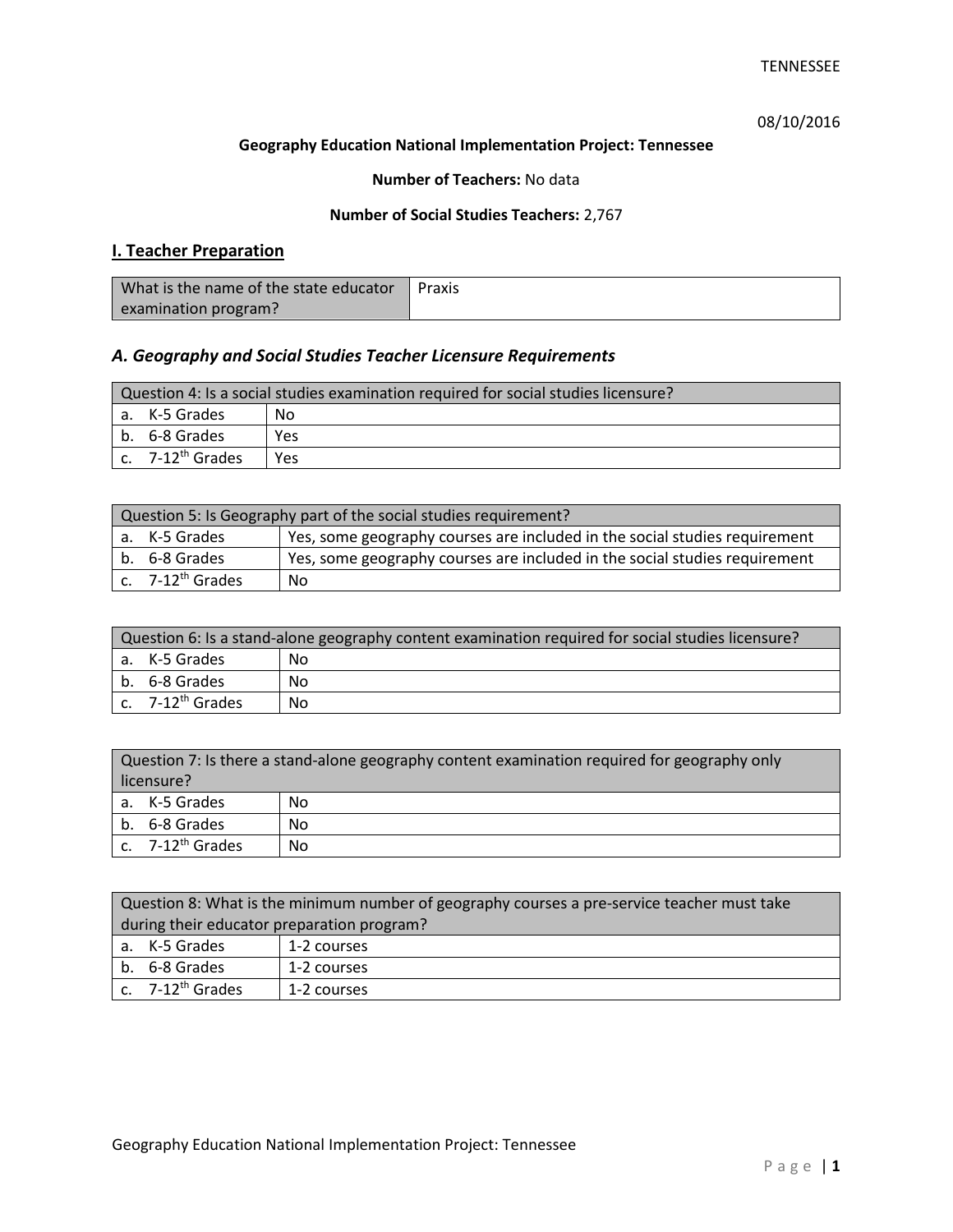| Question 9: Additional information about how | No data |
|----------------------------------------------|---------|
| teachers become certified in your state?     |         |

# *B. Professional Development*

| Question 10: Can in service teachers receive<br>certification credit for professional<br>development courses or programs in<br>geography? | Yes |
|-------------------------------------------------------------------------------------------------------------------------------------------|-----|
| Question 11: Does the state education agency<br>(SEA) provide professional development in<br>geography?                                   | Yes |

# **II. Curriculum**

| Question 15: What is the name of the state<br>standards?              | <b>Tennessee Social Studies Standards</b> |
|-----------------------------------------------------------------------|-------------------------------------------|
| Question 16: How are the state standards<br>presented by grade level? | Individual                                |
| Question 17: When were the standards last<br>revised?                 | 3-6 years                                 |
| Question 18: Are there plans for revision to<br>the state standards?  | Within 5 years                            |
| Question 19: Is geography included in the<br>state standards?         | Yes                                       |
| Question 20: How are the geography<br>standards organized?            | <b>Both</b>                               |
| Question 21: What framework and/or<br>documents were used?            | Other state's standards                   |

## **Question 22: What general topics are included?**

Mapping (map projections, use of maps), Human-environment interaction, Places and/or regions, Culture, Movement of people, goods and/or ideas

| Question 23: What is the total number of credit | 20 credit hours |
|-------------------------------------------------|-----------------|
| hours required for high school graduation?      |                 |
| Question 24: What is the total number of social | 3 credit hours  |
| studies credit hours required for high school   |                 |
| graduation?                                     |                 |
| Question 25: What is the total number of        | 0 credit hours  |
| geography credit hours required for high school |                 |
| graduation?                                     |                 |